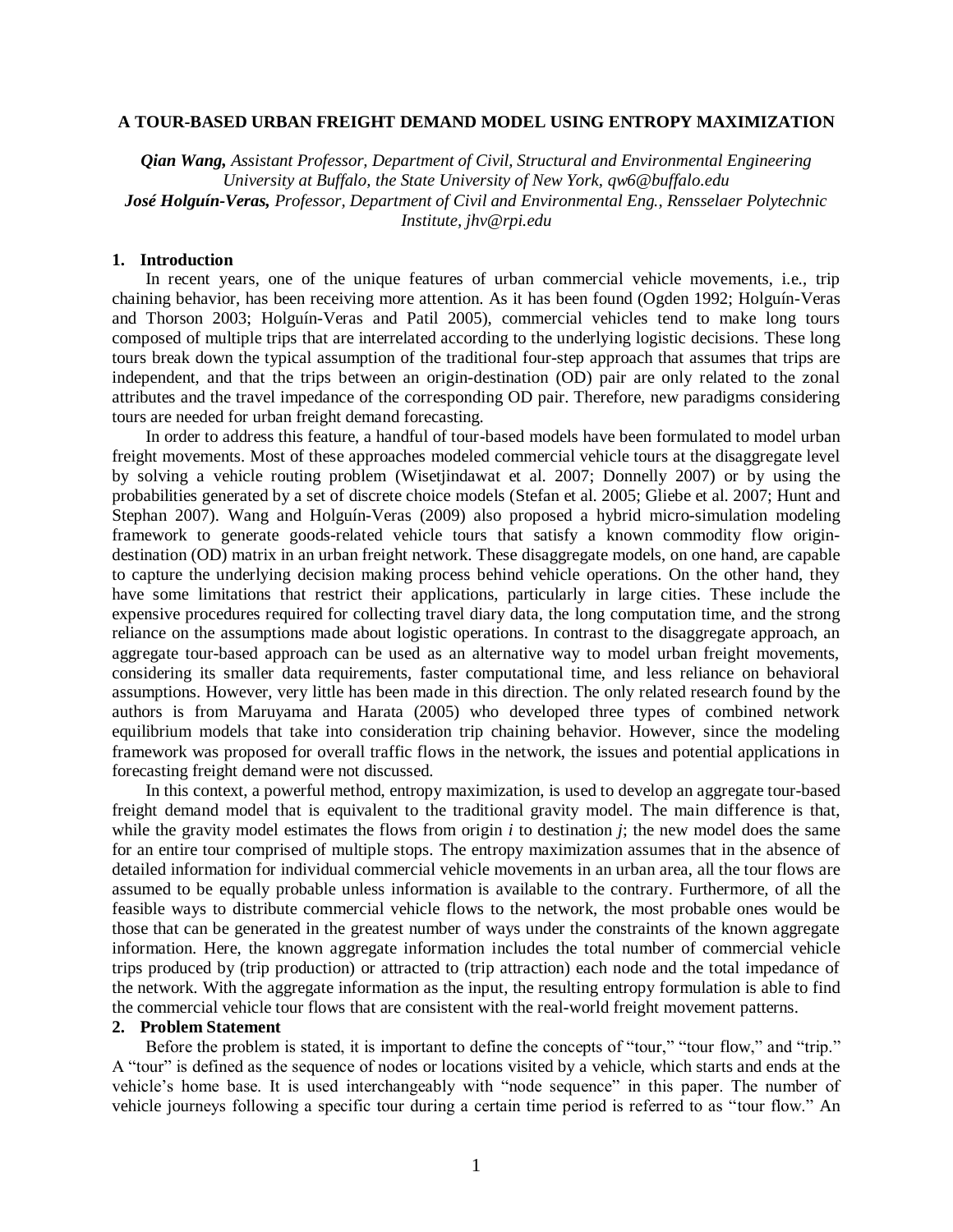individual vehicle movement connecting two consecutive stops is referred to as a "trip". These definitions are consistent with the previous publication (Holguín-Veras and Patil 2005).

This paper is aimed to estimate commercial vehicle tour flows in an urban area. Since tours are the physical node sequences where tour flows arise, they need to be specified before the tour flows can be estimated. To address this, a sequential modeling framework is proposed, which is composed of a tour choice model and a tour flow estimation model as shown in [Figure](#page-1-0) 1.

The tour choice model is to produce a sufficient and effective set of tours that resemble trip chaining behavior of commercial vehicles. In this step, the challenges are: (1) how to generate the individual tours; and (2) since the number of possible tours is astronomical in a large network, how to select the tours in a way that the observed tour length distribution is represented while the enumeration of all alternative tours is avoided. For the first question, as have been discussed by Wang and Holguín-Veras (2008), discrete choice modeling can be used to generate tours by selecting stop locations and making the decisions about whether to return to the base or not for each tour. Regarding the second question, Wang (2008) developed a heuristic algorithm to screen tours based on the estimated behavioral choice models, and obtained a sufficient and effective set of tours for the Denver Metropolitan area which is used as the test case in this paper. Interested readers are referred to the two publications for more details.



**Figure 1.** Tour-based urban freight demand modeling framework

<span id="page-1-0"></span>After a tour set is estimated from the tour choice model, a tour flow distribution model is used to estimate the amount of commercial vehicle flows distributed to each tour, given the aggregate input information such as the number of trips produced by or attracted to each node and the total impedance in the area. In this stage, the major challenge comes from the enormous ways to distribute commercial vehicle flows. To address this issue, the entropy maximization is used to find the most likely set of tour flows that satisfy the input information. This will be the focus of this paper.

Several assumptions are made to develop the tour flow distribution model: (1) the nodes considered are the traffic analysis zones (TAZs) in urban areas; and (2) the tour set and the impedance of each tour are known from the tour choice model as the input.

#### **3. Tour-based Entropy Maximization Model**

The entropy maximization formulation developed here intends to solve the tour flow distribution problem of commercial vehicles in an urban area. For modeling purposes, three states are defined for an urban freight system of interest (see [Table 1\)](#page-1-1).

<span id="page-1-1"></span>

|  |  | <b>Table 1.</b> States definitions |
|--|--|------------------------------------|
|--|--|------------------------------------|

| <b>State</b> |
|--------------|
|--------------|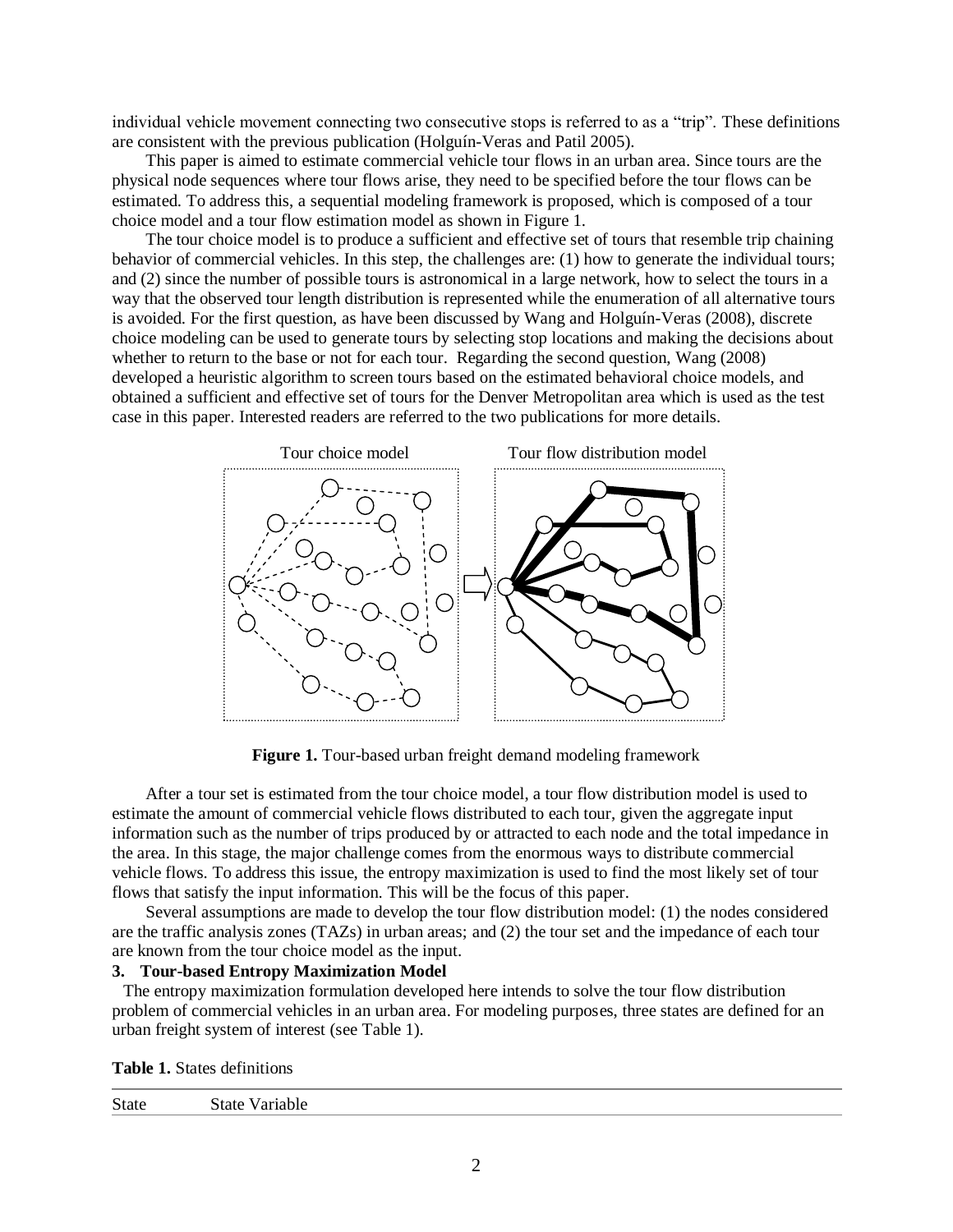Micro state Individual commercial vehicle journey starting and ending at a home base (tour flow) by following tour *m*;

- *m t* : The number of commercial vehicle journeys (tour flows) following tour *m*; Meso state
	- $O_i$ : Total number of trips produced by node *i* (trip production);
	- *Dj* : Total number of trips attracted to node *j* (trip attraction);

*C* : Total tour impedance in the commercial network; Macro state

Note:  $m = \{1, 2, ..., M\}$ , and *M* is the total number of tours.

The entropy formulation could be written as an equivalent minimization program as follows:

$$
Min \t z = \sum_{m=1}^{M} (t_m \ln t_m - t_m)
$$
\t(1)

Subject to:

$$
\sum_{m=1}^{M} a_{im} t_m = O_i, \qquad \forall i \in \{1, 2, ..., N\} \qquad (\lambda_i)
$$
 (2)

$$
\sum_{m=1}^{M} c_m t_m = C \tag{3}
$$

$$
t_m \ge 0, \qquad \forall m \in \{1, 2, \dots, M\}
$$
\n
$$
(4)
$$

Where:

 $\lambda_i$  = Lagrange multiplier associated with the *i*<sup>th</sup> trip production constraint;

 $\beta$  = Lagrange multiplier associated with the total impedance constraint.

The formulation above is composed of one objective function and four groups of constraints. Statement (1) indicates that the objective of this problem is to find the most likely ways to distribute tour flows. The first group of constraints, i.e., equation (2), is the trip production/attraction constraints. They indicate that the summation of the tour flows passing a node has to be equal to the total number of trips produced by or attracted to this node. Equation (3) is the total impedance constraint. It means that the summation of impedances of tour flows equals the total impedance in the network. The last group of constraints, i.e., equation (4), are the nonnegative constraints which mean the resulting tour flows should be equal to or greater than zero.

In order to understand the characteristics of the entropy maximization model, the first-order conditions (or Karush-Kuhn-Tucker conditions (KKT) conditions) and the second-order conditions (Hessian matrix), are obtained for the entropy model. The first-order conditions result in the optimal tour flow distribution model as below:

$$
t_m^* = \exp(\sum_{i=1}^N \lambda_i^* a_{im} + \beta^* c_m)
$$
 (5)

It indicates that the number of tour flows loaded on a node sequence ( $t_n^*$ )  $t_{m}^{*}$ ) is an exponential function of the Lagrange multipliers associated with the trip productions/attractions of nodes along that tour and the tour impedance  $(c_m)$ . This indicates that the tour flows are both affected by the level of trip generation

and the tour cost, and the impacts are quantified by the corresponding Lagrange multipliers (  $\lambda_i$  and  $\beta$  ). Meanwhile, since the Hessian matrix of the objective function is positive definite, the objectives function is convex. Since the constraints are linear, the overall entropy maximization formulation is convex, which indicates the uniqueness of the optimal tour flow solutions.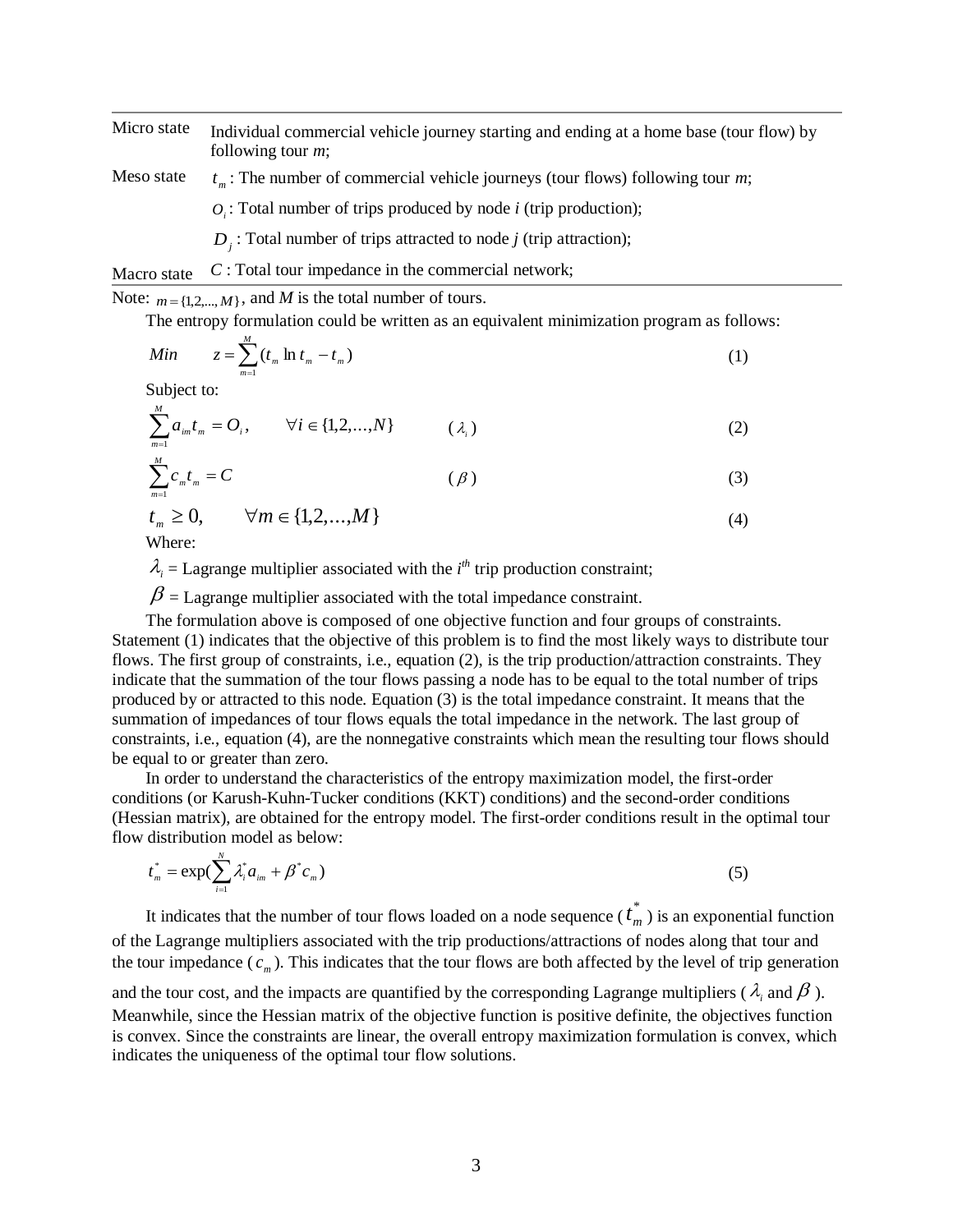# **4. Case Study**

In order to test the practicality and validity of the tour-based entropy model, it was applied to the commercial vehicle tour data collected in the Denver metropolitan area between 1998 and 1999. 613 complete tours and the corresponding travel times were observed in the data, representing a total of 65,385 journeys made on these tours per day. Due to the complexity of the entropy model, an algorithm developed for solving large-scale entropy maximization problems, i.e., the primal-dual interior method for optimization programs with convex objectives (PDCO) (SOL 2005; Paige and Saunders 1975; Saunder 1996; Saunder and Tomlin 1996) was used to solve the problem. It took less than one minute to calculate the optimal tour flows.

The estimated tour results clearly show the approach's accuracy and efficiency of the approach. As shown in [Figure 2](#page-3-0) and



<span id="page-3-1"></span>[Table](#page-3-1) **2**, the estimated tour flows closely match the observed values, and the mean absolute percentage error was only 6.71%. Equally important is that the parameters of the model, and the resulting trip length distributions were conceptually valid. As revealed by the negative sign of tour travel time (-0.000228), longer the tour length is, less likely tour flows will be distributed to that tour, which is consistent with the fact that commercial vehicles prefer short tours. These results provide a strong indication of the model's potential as the underlying travel demand forecasting model for commercial vehicle movements in urban areas.

<span id="page-3-0"></span>Figure 2: Estimated vs. observed tour flows

| <b>Estimated Results</b>                          | Entropy model |
|---------------------------------------------------|---------------|
| <b>MAPE</b>                                       | 6.71%         |
| Tour-time-related Lagrange multiplier ( $\beta$ ) | $-0.000228$   |

**Table 2.** The MAPE and the estimated impedance-related Lagrange multipliers

## **5. Conclusions**

This paper discusses a tour-based entropy maximization model that is intended to predict the commercial vehicle tour flows given the aggregate demand information such as the number of trips produced by or attracted to each node, and the impedance to travel in urban areas. The first and second order conditions were derived to gain insight from the entropy maximization formulation. The first-order conditions derive an optimal tour flow distribution model that shares the similar functional form as the traditional gravity model but focuses on tours instead of trips. This tour flow distribution model shows that the flow of commercial vehicles traveling along a given tour is a function of the Lagrange multiplier associated with the number of trips produced by or attracted to each node along that tour, and the tour impedance. The second-order conditions indicate the uniqueness of the optimal tour flow solutions. A case study in the Denver metropolitan area shows the accuracy and efficiency of this approach: the estimated tour flows closely match the observations with the mean absolute percentage error as 6.71%. In addition, as indicated by the tour flow distribution model derived, longer the tour length is less tour flows will be distributed to that tour.

# **6. Acknowledgements**